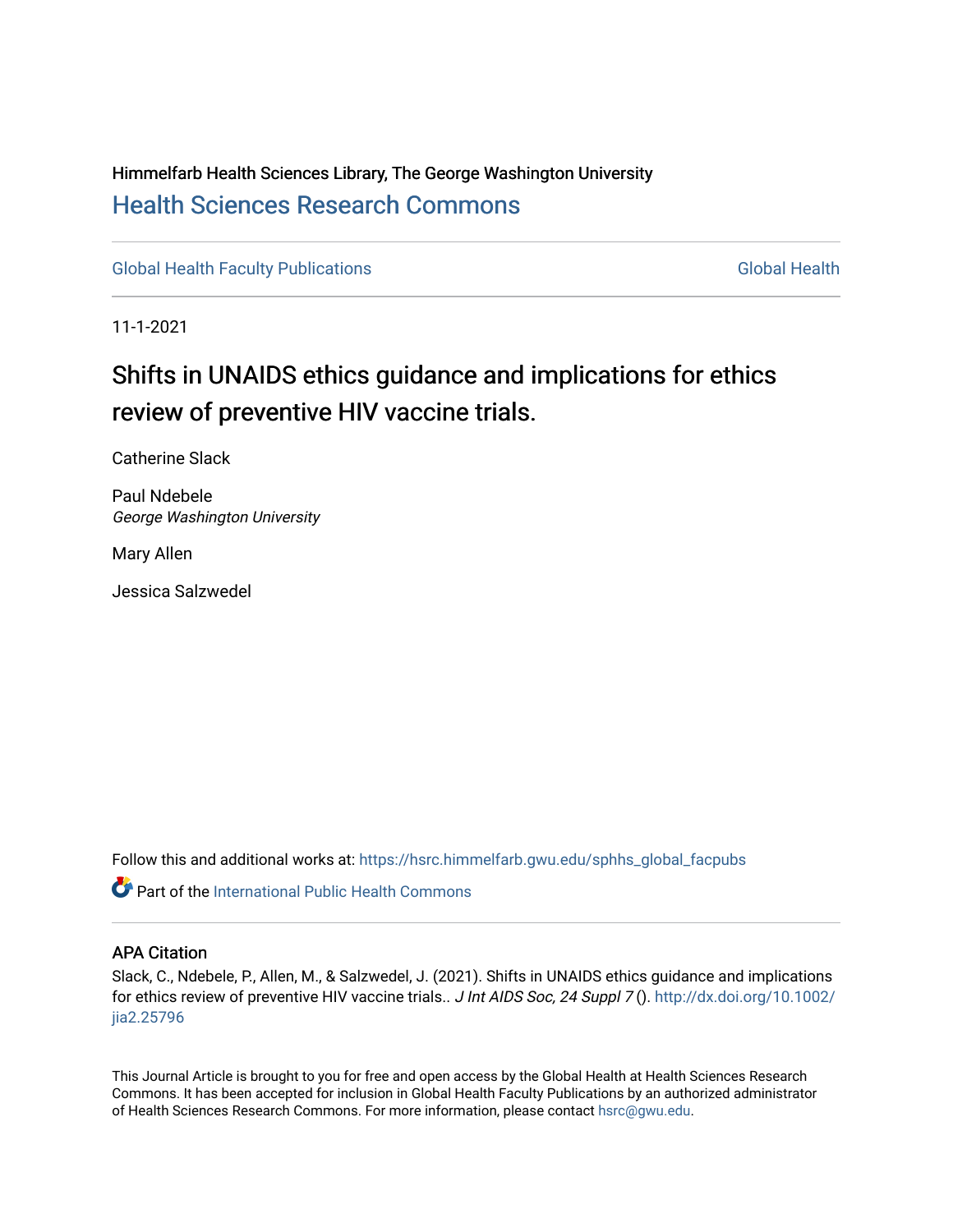# COMMENTARY



# **Shifts in UNAIDS ethics guidance and implications for ethics review of preventive HIV vaccine trials**

Catherine Slack<sup>1,§</sup>, Paul Ndebele<sup>2</sup>, Mary Allen<sup>3</sup> and Jessica Salzwedel<sup>4</sup>

§**Corresponding author:** Catherine Slack, HIV/AIDS Vaccines Ethics Group (HAVEG), School of Applied Human Sciences, College of Humanities, University of KwaZulu-Natal, Corner of Ridge and Golf Road, Pietermaritzburg, KwaZulu-Natal 3201, South Africa. [\(slackca@ukzn.ac.za\)](mailto:slackca@ukzn.ac.za)

## **Abstract**

**Introduction:** A major change in the ethics framework for preventive HIV vaccine trials worldwide is the release of the UNAIDS 2021 *ethical considerations in HIV prevention trials*. This new guidance comes at an exciting time when there are multiple HIV vaccine efficacy trials in the field. Research Ethics Committees (RECs) or Institutional Review Boards are a most likely audience for these guidelines. Our objective is to highlight shifts in ethics recommendations from the earlier 2012 UNAIDS guidance.

**Discussion:** We review recommendations related to four key issues, namely standard of prevention, post-trial access to safe and effective vaccines, enrolment of adolescents and enrolment of pregnant women. We outline implications and make recommendations for the ethics review process, including suggested lines of inquiry by RECs and responses by applicants.

**Conclusions:** There have been several shifts in the UNAIDS ethics guidance with implications for HIV vaccine researchers submitting applications for initial ethics review or re-certification, *and* for RECs conducting such reviews. This review may assist RECs in a more efficient and consistent application of ethics recommendations. However, additional tools and training may further help stakeholders comply with new UNAIDS ethics recommendations during protocol development and ethics review.

**Keywords:** ethics; HIV vaccine trials; REC; UNAIDS

#### **Received** 1 May 2021; **Accepted** 3 August 2021

**Copyright** © 2021 The Authors. *Journal of the International AIDS Society* published by John Wiley & Sons Ltd on behalf of the International AIDS Society. This is an open access article under the terms of the [Creative Commons Attribution](http://creativecommons.org/licenses/by/4.0/) License, which permits use, distribution and reproduction in any medium, provided the original work is properly cited.

# **1 INTRODUCTION**

Currently, three preventive HIV vaccine efficacy trials are underway – HVTN 705 and 706 are exploring the Janssen HIV vaccine regimen in adults [\[1\]](#page-4-0) and an additional trial – PrEPVacc – has begun in Africa to evaluate two DNA-based regimens in combination with oral pre-exposure prophylaxis (PrEP) [\[2\]](#page-4-0). Other vaccine regimens are in earlier phase trials [\[1\]](#page-4-0). It may be several years before other preventive HIV vaccine candidates progress to efficacy trials. Such late-phase trials, enrolling populations at high-risk, require Research Ethics Committees (RECs) or Institutional Review Boards to carefully attend to plans for participants' access to HIV prevention tools, plans for post-trial access to vaccines proven safe and effective, as well as plans for enrolment of pregnant women, and enrolment of adolescents.

While not specific to review of HIV vaccine trials, it has been argued that REC review processes can be inefficient or demonstrate unjustified variations across RECs during review of multi-site trials [\[3\]](#page-4-0). This may be due in part to REC

review capacity when faced with complex protocols, as well as uneven application of ethics guidance. Also, the expertise with which researchers/applicants pro-actively address ethics issues impacts the efficiency and quality of ethics review [\[4,5\]](#page-4-0). Centralized ethics review and reciprocal review models (or reliance agreements) are used in some settings to increase efficiency and harmony of REC review; however, in many settings, ethical-legal frameworks and institutional policy lead to multi-REC review.

A major development in the ethics framework for preventive HIV vaccine trials is the release of the new *Ethical Considerations for HIV Prevention Trials* (UNAIDS, 2021) with the expressed hope that these will be a "valuable resource for RECs" [\[6\]](#page-4-0) and other key stakeholders. While some changes have been summarized [\[6\]](#page-4-0), there has been little effort to consider how shifts in guidance might (or should) impact RECs and researchers in the ongoing ethics review process; our objective is to describe these shifts. Given that RECs and researchers have been exposed to UNAIDS recommendations for 13 years [\[7\]](#page-4-0), we do not present recommendations in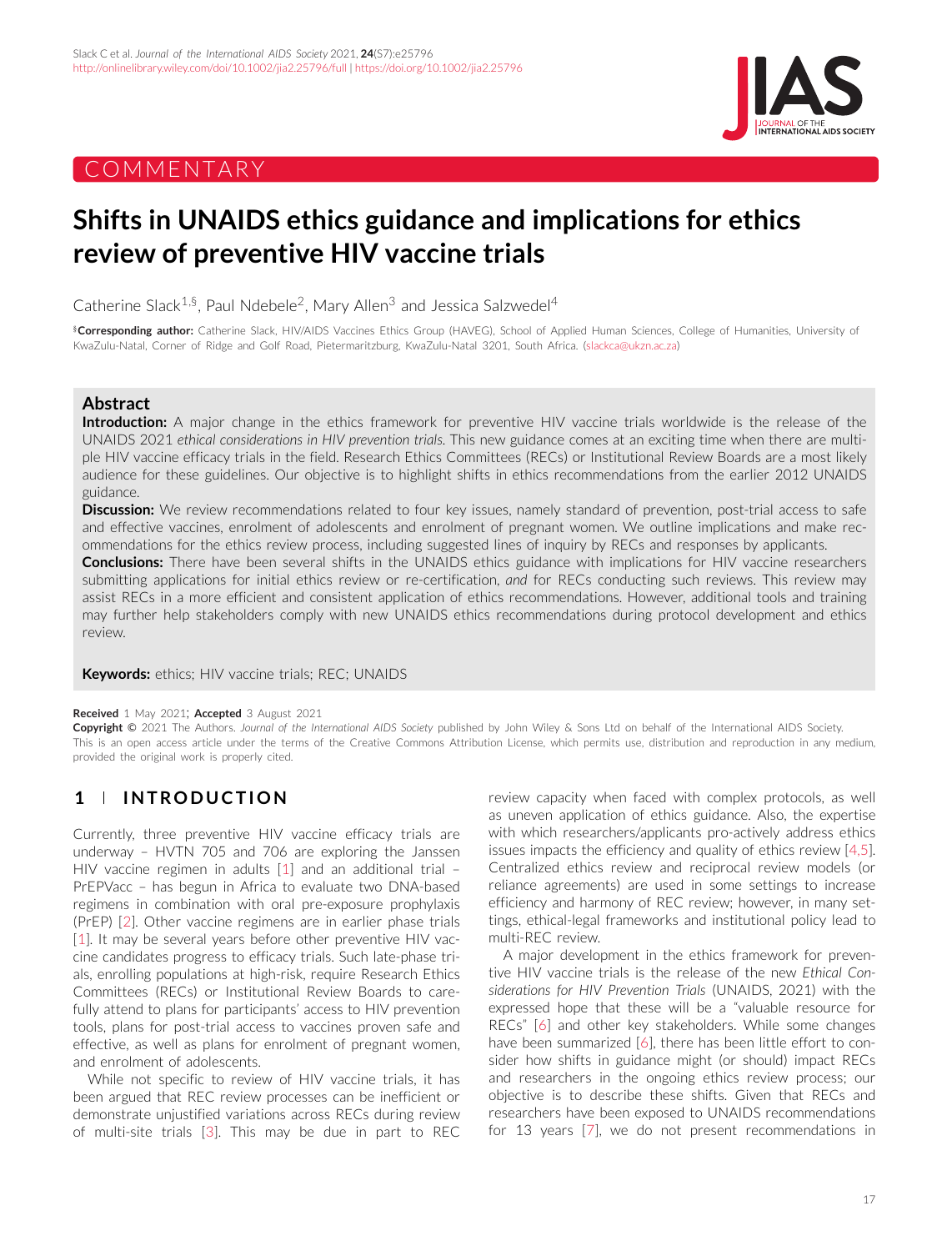their entirety here, rather we focus on *shifts* in this guidance. Also, we focus on trials of preventive HIV vaccines, even while trials of other HIV prevention products are underway in order to expand the range of options for all at-risk populations [\[8–10\]](#page-4-0).

## **2 DISCUSSION**

## **2.1 Standard of prevention**

As highly effective oral PrEP has become increasingly available, the "welcome but difficult" challenge of reduced incidence in efficacy trial design has been underscored [\[11\]](#page-4-0). Long-acting PrEP, which includes injectables and vaginal rings, may also become progressively more available [\[9\]](#page-4-0) as effective products receive regulatory approval and novel drugs progress through the pipeline. HIV vaccine trial designs need to balance ensuring participants' access to prevention methods while simultaneously supporting efficacy assessments through sufficiently powered studies [\[9\]](#page-4-0). How to best achieve this balance has been the subject of intense discussion and debate [\[12\]](#page-4-0).

The UNAIDS 2021 [\[13\]](#page-4-0) revision is expressly rooted in the above dilemma, namely the need to research future interventions to address the unmet needs of at-risk populations, while simultaneously facilitating access to effective interventions for current participants. A marked change in the 2021 recommendations is that researchers should ensure that participants get access to "*WHO-recommended*" prevention methods, as opposed to "*state of the art*" prevention [\[7\]](#page-4-0) – the latter being criticized as "infeasible in practice" [\[14\]](#page-4-0). Another change lies in *explicit* guidance that researchers can deviate from the "WHO-recommended" standard only for compelling scientific, biological or manufacturing reasons; and that relevant stakeholders must be meaningfully engaged in review of the deviation, and their acceptance of the deviation is required. This replaces *implied* guidance that researchers could (presumably) deviate from the "*state of the art*" standard after consultation with stakeholders taking into account feasibility, impact and ability to isolate the modality being tested. Another shift is that deviations from WHO-recommended prevention methods must be approved by RECs, which makes RECs central to decisions about acceptable prevention standards, as encouraged by previous scholars [\[15\]](#page-4-0).

In terms of review of *standard of prevention*, RECs may establish a requirement for local applicants to demonstrate that the "WHO-recommended" standard is met for participants *at their site*, with support from networks where possible, for example, in a participant HIV prevention plan. Networks (or pharmaceutical companies) could implement engagement efforts at an international level to debate justified deviations (to decrease pressure on individual sites to achieve such engagement goals), and describe these engagement efforts in master protocols. Sites could be encouraged to develop site-specific descriptions of their local engagement efforts. RECs can conduct an efficient three-part assessment: 1) Has the standard been met? 2) If not, is the deviation justified? 3) Have engagement efforts been "meaningful"? Here, RECs can ask insightful questions regarding the quality of engagement,

for example about the inclusiveness and diversity of engagement [\[16\]](#page-4-0).

## **2.2 Post trial access**

Commentators have noted that "the possibility of an effective (HIV) vaccine is now tangible" [\[11\]](#page-4-0). COVID-19 provides sobering lessons about post-trial access to vaccines [\[17\]](#page-4-0), including that low- and middle-income countries which take part in trials but cannot make early monetary investments will likely lag behind those countries that can invest substantially in developing and manufacturing vaccines, and can negotiate purchasing well before clinical trials and manufacturing are complete [\[18\]](#page-4-0). COVID-19 also underscores the need to invest in infrastructure to deliver vaccines with demanding cold-chain requirements [\[19,20\]](#page-4-0).

A significant shift in the UNAIDS 2021 [\[13\]](#page-4-0) guidance is that plans for access should be in the protocol. In terms of *non-participants* having access to products shown in the clinical trial to be safe and effective, the 2021 guidance reiterates earlier recommendations for sponsors and researchers to initiate discussions as well as secure an agreed plan regarding how products will be approved, paid for, manufactured and delivered/distributed, while introducing that plans considers the potential complexities of the pathway. Like its predecessor, the 2021 guidance recommends that sponsors and researchers cast the net widely for planning and discussions but 2021 guidance encourages for the first time "special attention" to populations often excluded from research and product access. In terms of access to products *by participants*, the former document made a procedural recommendation that sponsors *secure agreement* on plans to make the intervention available to participants, while 2021 guidance makes a substantive recommendation that sponsors should ensure "ongoing provision" and "continued access" to participants. It is also more nuanced than its predecessor insofar as it provides reasons for deviating from this stance. In terms of access to results, 2021 guidance introduces that *participants, local communities and national governments* should receive results "before or contemporaneously with international dissemination".

In terms of review of *access to products*, RECs can require protocol submissions to include statements that show planning for access to proven products (and to results) for key groups like participants, the community engaged in the trial or population in which the product was tested. In phase 1/2 protocols, RECs can inquire about potential subsequent trials as well as broad plans for access, and prompt sponsor/investigators to provide descriptions about issues, such as cost, and capacity needed to produce and deliver the product. Such inquiries relatively early on may help trigger actions with long time-frames, such as facility development to manufacture vaccines, or manage the cold-chain. In phase 3 protocols, RECs should expect more detailed planning during initial review and make regular inquiries about progress on this issue during annual reports/re-certifications. RECs can address any concerns about access to products being an "undue" inducement by ensuring careful framing in consent materials, and ensuring that study risks are not minimized or discounted [\[21\]](#page-4-0).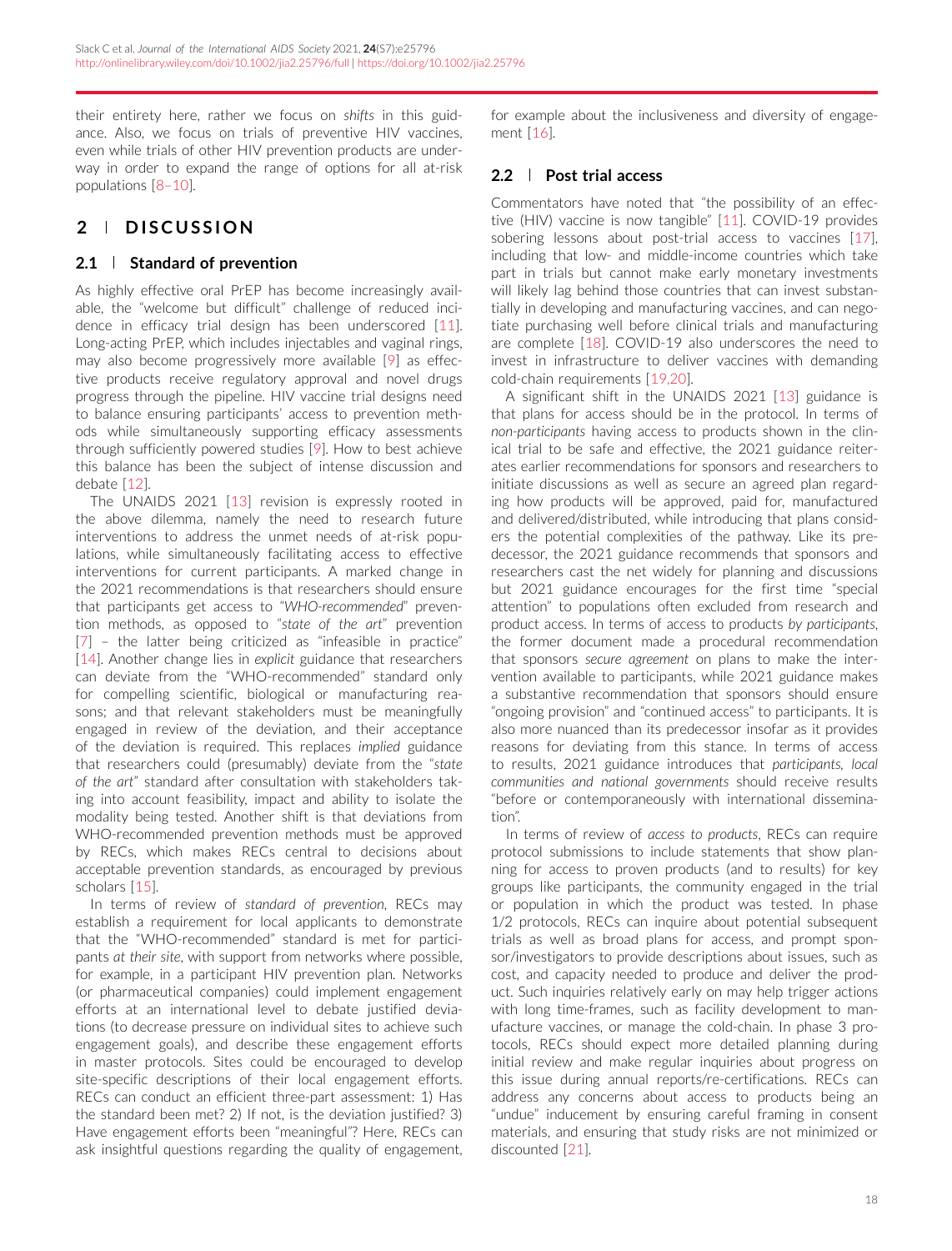### **2.3 Enrolment of adolescents**

Adolescents are at high risk of HIV infection worldwide because of various behavioural, biological and structural factors; however, their inclusion in trials is made complex by several elements, including regulatory frameworks [\[22,23\]](#page-4-0). The 2021 guidance no longer has a guidance point specifically devoted to adolescents; instead, recommendations specifically relating to adolescents are included largely under the "fair selection" guidance point, with additional remarks under "informed consent" and "confidentiality and privacy". Hence, users have to work harder to locate scattered recommendations.

In terms of adolescent-specific guidance, the 2021 document retains the 2012 recommendation to seek parental consent "unless exceptions are authorized by national legislation" but somewhat softens the stance by permitting exceptions authorized in "national guidelines". The guidance now acknowledges that parental consent for sensitive research can act as a "barrier" to enrolment; can cause "social harms" like parental sanctions; and can "skew enrolment" towards low-risk adolescents. In terms of adolescent-relevant guidance, a subtle but striking shift is that the 2021 document squarely faces the problem of under-representation of key groups in trials leading to health disparities. The revised guidance repeatedly encourages researchers to avoid arbitrarily excluding persons, that is without good scientific reasons, justifications or goals. REC members will rightly remember several 2012 recommendations along these lines, but less emphasis on the *problem* of an inequitable evidence base for under-represented groups. Also, the 2021 document attempts to shift away from vulnerable persons towards *contexts in which people live* that increase their vulnerability [\[6\]](#page-4-0) while retaining most of the recommended responses from the earlier document. Another shift in the 2021 guidance is that researchers are encouraged to recognize gender diversity; to include gender-diverse groups in trials; and to attend to the needs of individuals of all gender identities and expressions.

The 2021 guidance emphasis on the problematic underrepresentation of *adolescents* means RECs have a substantial basis for making inquiries about plans to enrol adolescents. Because of shifts away from vulnerable people to *contexts of vulnerability*, RECs should be alert for descriptions about contexts that may increase vulnerabilities to harms, for example laws that criminalize same-sex behaviour or underage consensual sexual activity among adolescent peers [\[24\]](#page-4-0). A shift to highlight gender diversity paves the way for RECs to make insightful inquiries about plans to reach genderdiverse adolescents, and even inquire about prior training on such matters for study staff. Subtle shifts in consent language mean that RECs should be more aware of the potential consequences of parental consent strategies. The acceptability of parental waivers in some contexts depends on whether interventions present an acceptable level of risk [\[23\]](#page-4-0), and risks of HIV preventive vaccine trials in adolescents (including social impacts from Vaccine Induced Sero-Positivity [\[25\]](#page-4-0)) will require careful attention by RECs when considering the appropriate consent approach to adolescent enrolment.

### **2.4 Enrolment of pregnant women**

Some have argued that HIV preventive trials involving pregnant women lag behind HIV treatment trials [\[26\]](#page-4-0). However, only one HIV vaccine regimen has shown even modest efficacy [\[27\]](#page-4-0) that did not justify testing the regimen during pregnancy. This is in contrast to HIV treatment trials where several regimens have demonstrated sufficient safety and efficacy in non-pregnant women to justify enrolment of pregnant women. A recent review encourages guideline-developers (among others) to "affirm the imperative for responsible research with pregnant women" [\[28\]](#page-5-0).

In a similar vein, UNAIDS 2021 [\[13\]](#page-4-0) shifts to underscoring problematic evidence gaps and inequities in access for groups, including "pregnant women or gender diverse persons", even while its predecessor opposed exclusion of vulnerable groups like pregnant women without scientific reasons. Like its predecessor, the 2021 document recommends timely discussion to resolve the exclusion of pregnant persons. But the 2021 document shifts the timing of such discussions *earlier* – when the candidate "has sufficient promise to advance into phase 2b or 3" – and removes the choice to time the discussion after the trial product has been demonstrated effective. Also, the 2021 guidance shifts the topic of discussion to "pregnancyspecific pharmacokinetic (PK)" studies away from "safety studies". These shifts resonate with recommendations for the early integration of pregnancy-specific pharmacokinetic studies into development plans so that new interventions "reach the market with pregnancy-specific dosing information" at or closely after licensure [\[28\]](#page-5-0).

It is also important to explore whether experimental HIV vaccines administered to infants born to women living with HIV (in combination with known safe and effective antiretroviral treatment [ARTs]) can prevent transmission of HIV from the mother. For example, HVTN 135 is enrolling mother–infant pairs in South Africa, and is vaccinating infants. The UNAIDS 2021 guidance document asserts that trials to prevent mother-to-child transmission are outside the scope of the guidance, even while many guidance points remain relevant.

In terms of ethics review of *enrolment of pregnant women and gender diverse persons*, the shift towards an equitable evidence base for pregnant persons in UNAIDS 2021 means that RECs ought to "proactively work with investigators to identify approvable designs" [\[28\]](#page-5-0). It follows that RECs should not *generally* default to exclusion but adopt the "burden of careful analysis" of each protocol *individually* [\[29\]](#page-5-0) to see if acceptable risk–benefit ratios are met. RECs are responsible for assessing whether the risks of study procedures/interventions are justified by either the potential for direct benefit to the pregnant person and/or the foetus, or by generalizable knowledge to other pregnant persons and foetuses and in the latter instance, no greater risk than "minimal harm" to the foetus is required [\[29\]](#page-5-0). Assessing if a favourable risk–benefit ratio can be met for each component of the trial in a component analysis can be a useful approach [\[30\]](#page-5-0), and RECs should carefully document their inclusion/exclusion decisions [\[29\]](#page-5-0). In terms of persons who become pregnant while participating in trials, RECs should ensure all protocols address collection of relevant safety data from the pregnant participant, and data on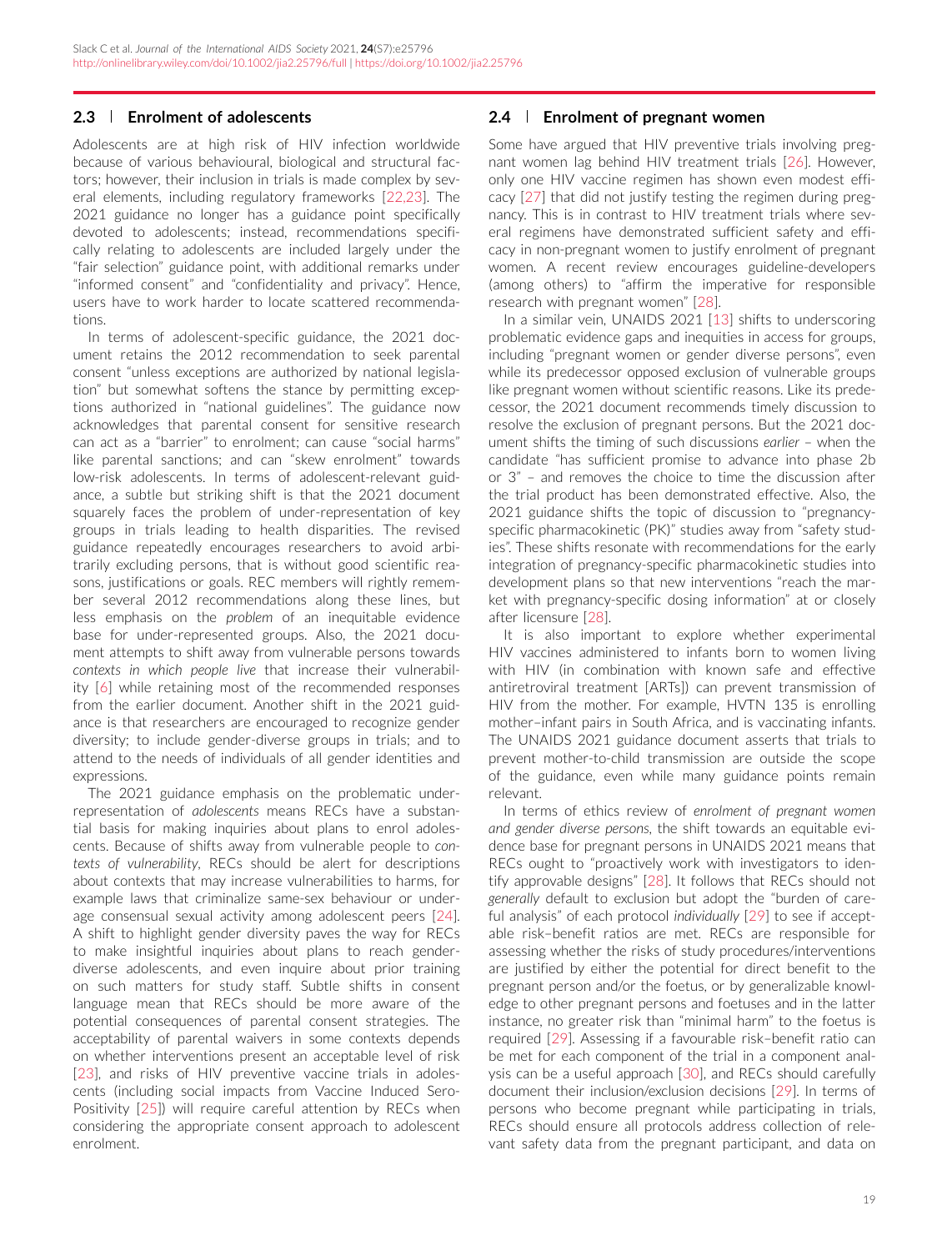<span id="page-4-0"></span>the outcome of the pregnancy. In some protocols, collection of safety data on the newborn/infant may be justified. Having experts in maternal/foetal medicine on RECs may be an important action in supporting quality ethics review.

## **3 CONCLUSIONS**

There have been several shifts in the UNAIDS ethics guidance with implications for HIV vaccine researchers submitting applications for initial review or re-certifications, *and* for RECs conducting reviews. These shifts, made in response to contemporary challenges in the field, may not harmonize completely with other leading guidance; for example, UNAIDS 2021 standard of prevention is "WHOrecommended", whereas CIOMS 2016 recommends "established effective" and HPTN 2020 recommends "known effective", "practically achievable", and "reasonably accessible". A thorough head-to-head comparative analysis is needed to identify where substantive differences are large on key concerns, and advocacy will be needed to resolve tensions that threaten the ethics evaluation of HIV vaccine studies. This paper may go some way towards indirectly improving efficiency and consistency in review processes [4,31,32]. However, additional tool development and training may further help affected stakeholders to recalibrate protocol development and ethics review in a way that reflects the impact of new UNAIDS ethics recommendations.

#### **AUTHORS' AFFILIATIONS**

<sup>1</sup>HIV/AIDS Vaccines Ethics Group (HAVEG), School of Applied Human Sciences, College of Humanities, University of KwaZulu-Natal, Pietermaritzburg, South Africa; 2Department of Global Health, MilkenInstitute School of Public Health, The George Washington University, Washington, DC, USA; <sup>3</sup>National Institute of Allergy and Infectious Diseases, National Institutes of Health, Bethesda, Maryland, USA; 4AIDS Vaccine Advocacy Coalition (AVAC), New York, USA

#### **COMPETING INTERESTS**

CS serves on a DSMB that has oversight of certain HIV vaccine trials and DSMB members receive an honorarium from NIAID. She was part of the consultation hosted by WHO in the process of guideline revision.

PN serves on a Research Ethics Committee that has oversight of certain HIV vaccine trials.

MA is employed by the National Institutes of Health, a US government agency that has funded clinical trials of preventive HIV vaccines and monoclonal antibodies, and she has served as medical officer for such trials.

JS has no competing interests.

#### **AUTHORS' CONTRIBUTIONS**

CS conceptualized the commentary, reviewed the guidance and developed the first draft. PN, MA and JS revised the article for important content.

#### **ACKNOWLEDGEMENTS**

This article is made possible by the generous support of the American people through the US President's Emergency Plan for AIDS Relief (PEPFAR) and the US Agency for International Development (USAID) [co-operative agreement no. AID-OAA-A-16-00031 – Coalition to Accelerate and Support Prevention Research (CASPR)]. The contents are the responsibility of HAVEG and AVAC, and do not necessarily reflect the views of PEPFAR, USAID or the US government. Sincere thanks to Ms Abigail Wilkinson for assistance with locating resources and preparing the manuscript. Thanks to Prof Douglas Wassenaar, as well as colleagues at AVAC and USAID, for helpful comments.

#### **REFERENCES**

1. National Institute of Health [NIH]. U.S. National Library of Medicine: Clinical-Trials.gov. 2021. Available from: [https://clinicaltrials.gov/.](https://clinicaltrials.gov/) Access 1 April 2021

2. PREPVAC. PREPVAC. 2021. Available from[: https://www.prepvacc.org/.](https://www.prepvacc.org/) Access 1 April 2021

3. Abbott L, Grady C. A systematic review of the empirical literature evaluating IRBs: what we know and what we still need to learn. J Empir Res Hum Res Ethics. 2011;6(1):3–19.

4. Silaigwana B, Wassenaar D. Biomedical Research Ethics Committees in sub-Saharan Africa: a collective review of their structure, functioning, and outcomes. J Empir Res Hum Res Ethics. 2015;10(2):169–84.

5. Silaigwana B, Wassenaar D. Research Ethics Committees' oversight of biomedical research in South Africa: a thematic analysis of ethical issues raised during ethics review of non-expedited protocols. J Empir Res Hum Res Ethics. 2019;14(2):107–16.

6. van der Graaf R, Reis A, Godfrey-Faussett P. Revised UNAIDS/WHO ethical guidance for HIV prevention trials. JAMA. 2021;325(17):1719–1720.

7. UNAIDS, WHO. Ethical considerations in biomedical HIV prevention trials [additional guidance point added in 2012]. 2012.

8. Brown BJ, Sugarman J. Why ethics guidance needs to be updated for contemporary HIV prevention research. J Int AIDS Soc. 2020;23(5):e25500.

9. Janes H, Zhu Y, Brown ER. Designing HIV vaccine efficacy trials in the context of highly effective non-vaccine prevention modalities. Stat Biosci. 2020;12(3):468– 94.

10. Sugarman J, Celum CL, Donnell D, Mayer KH. Ethical considerations for new HIV prevention trials. Lancet HIV. 2019;6(8):e489–91.

11. Bekker L-G, Tatoud R, Dabis F, Feinberg M, Kaleebu P, Marovich M, et al. The complex challenges of HIV vaccine development require renewed and expanded global commitment. Lancet North Am Ed. 2020;395(10221):384–8.

12. Haire B, Folayan MO, Hankins C, Sugarman J, McCormack S, Ramjee G, et al. Ethical considerations in determining standard of prevention packages for HIV prevention trials: examining PrEP. Dev World Bioeth. 2013;13(2):87–94.

13. UNAIDS. Ethical considerations in HIV prevention trials. 2021.

14. Brown BJ, Sugarman J; HPTN Ethics Working Group. HPTN ethics guidance for research. 2020.

15. Essack Z, Wassenaar DR. South African Research Ethics Committee review of standards of prevention in HIV vaccine trial protocols. J Empir Res Hum Res Ethics. 2018;13(3):239–46.

16. Slack C, Wilkinson A, Salzwedel J, Ndebele P. Strengthening stakeholder engagement through ethics review in biomedical HIV prevention trials: opportunities and complexities. J Int AIDS Soc. 2018;21:e25172.

17. del Rio C, Gonsalves G, Hassan F, Kavanagh M. The BMJ opinion [Internet]. BMJ Publishing Group Limited. 2021. [cited 2021]. Available from: [https://blogs.](https://blogs.bmj.com/bmj/2021/03/17/covid-19-a-call-for-global-vaccine-equity/) [bmj.com/bmj/2021/03/17/covid-19-a-call-for-global-vaccine-equity/.](https://blogs.bmj.com/bmj/2021/03/17/covid-19-a-call-for-global-vaccine-equity/)

18. Duke Global Health Innovation Centre. Launch and Scale Speedometer. 2020. 19. Hussain W. COVID-19 vaccination challenges in developing countries: COVID-19 vaccination challenges. Int J Front Sci. 2021;5(1):1–2.

20. World Health Organization [WHO]. COVID-19 vaccination: supply and logistics guidance. 2021.

21. Emanuel E. Ending concerns about undue inducement. J Law Med Ethics. 2004;32:100–5.

22. Day S, Kapogiannis BG, Shah SK, Wilson EC, Ruel TD, Conserve DF, et al. Adolescent participation in HIV research: consortium experience in low and middle-income countries and scoping review. Lancet HIV. 2020;7(12): e844–52.

23. Knopf AS, Gilbert AL, Zimet GD, Kapogiannis BG, Hosek SG, Fortenberry JD, et al. Moral conflict and competing duties in the initiation of a biomedical HIV prevention trial with minor adolescents. AJOB Empir Bioeth. 2017;8(3): 145–52.

24. Strode A, Singh P, Slack C, Wassenaar D. Research Ethics Committees in a tight spot: approving consent strategies for child research that are prima facie illegal but are ethical in terms of national guidelines. S Afr Med J. 2018;108(10):828– 32.

25. Voronin Y, Zinszner H, Karg C, Brooks K, Coombs R, Hural J, et al. HIV vaccineinduced sero-reactivity: a challenge for trial participants, researchers, and physicians. Vaccine. 2015;33(10):1243–9.

26. Wickremsinhe MN, Little MO, Carter AS, Sullivan KA, Lyerly AD. Beyond "vessels and vectors": a global review of registered HIV-related clinical trials with pregnant women. J Women's Health. 2019;28(1):93–9.

27. Rerks-Ngarm S, Pitisuttithum P, Nitayaphan S, Kaewkungwal J, Chiu J, Paris R, et al. Vaccination with ALVAC and AIDSVAX to prevent HIV-1 infection in Thailand. N Engl J Med. 2009;361(23):2209–20.